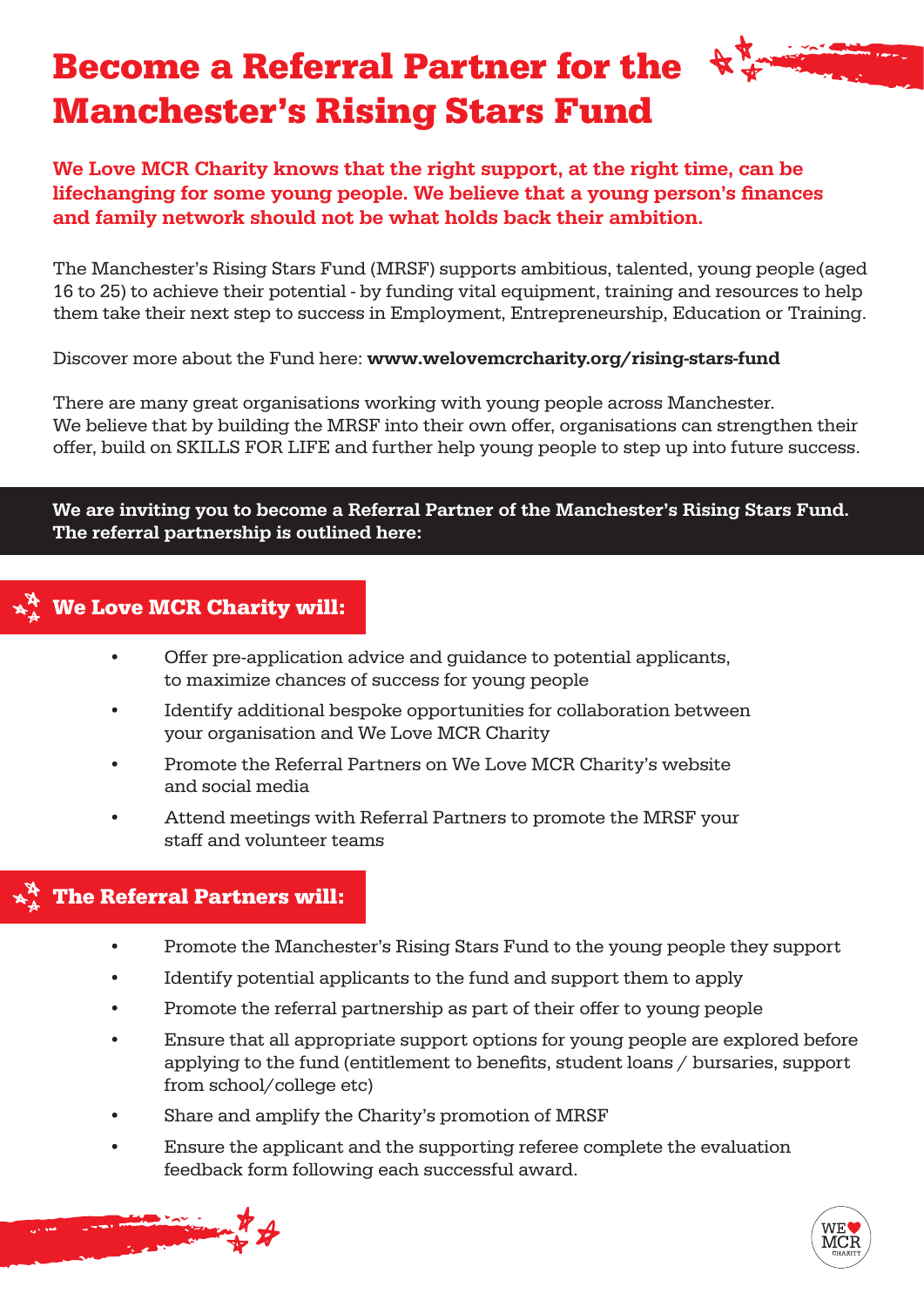

### Meet our first Rising Star: Mariajacky



After many disruptions in her education, Mariajacky had to leave her family home and moved into The Contact hostel for homeless young women in Whalley Range. Studying at St Peters RC High School and no longer supported by her family, she relied on donations from her local church and the support of the great people at The Contact. For most teenagers, this would spell the end of their education – but not for her.

Studying full time, Mariajacky took on casual work at KFC to fund her travel and her laptop costs. Then during her GCSEs she was caught up in the Arena attack on 22nd May 2017 – remarkably managing to continue to study despite the huge stress from this experience. As a resilient young woman, she went on to get great results in her 9 GCSEs and entered 6th Form College.

To concentrate on her studies, Mariajacky stopped working part-time, and again finances became a big problem. It was at this point that she heard of We Love MCR Charity and our Manchester's Rising Stars Fund. We were delighted to award her a Grant to enable her to pay off her laptop debt and to fund her travel to college and to the library. This eased the financial pressures as she prepared for her final A-Level exams....



She did so well in her exams that she took a place at Leeds University, to study Aviation Technology with Pilot Studies. Now that is a Rising Star!! As a young woman still with no family to support her, we were delighted to award her a second grant, to fund essential items so she could move into a new room in Leeds. She had difficulties at Leeds, but as always is the case with Mariajacky, her independence shone through and she propped herself up in rented housing by working two jobs, one of which was in a carehome throughout the Covid-19 pandemic. These caring qualities run through every fibre of her and, not letting herself be put off by her tribulations in Leeds, she successfully applied to study midwifery at University of Hertfordshire and is settling in brilliantly, making friends in the first week!

If we count for even 1% of Mariajacky's success, we're immensely proud of her, and thankful we could help. We welcome her as our first Rising Star Ambassador and cannot wait to see the next chapter of her success unfold...

# We Love MCR - join us!

Welovemcrcharity@manchester.gov.uk  $\oplus$  www.welovemcrcharity.org  $\setminus$  07815 550631